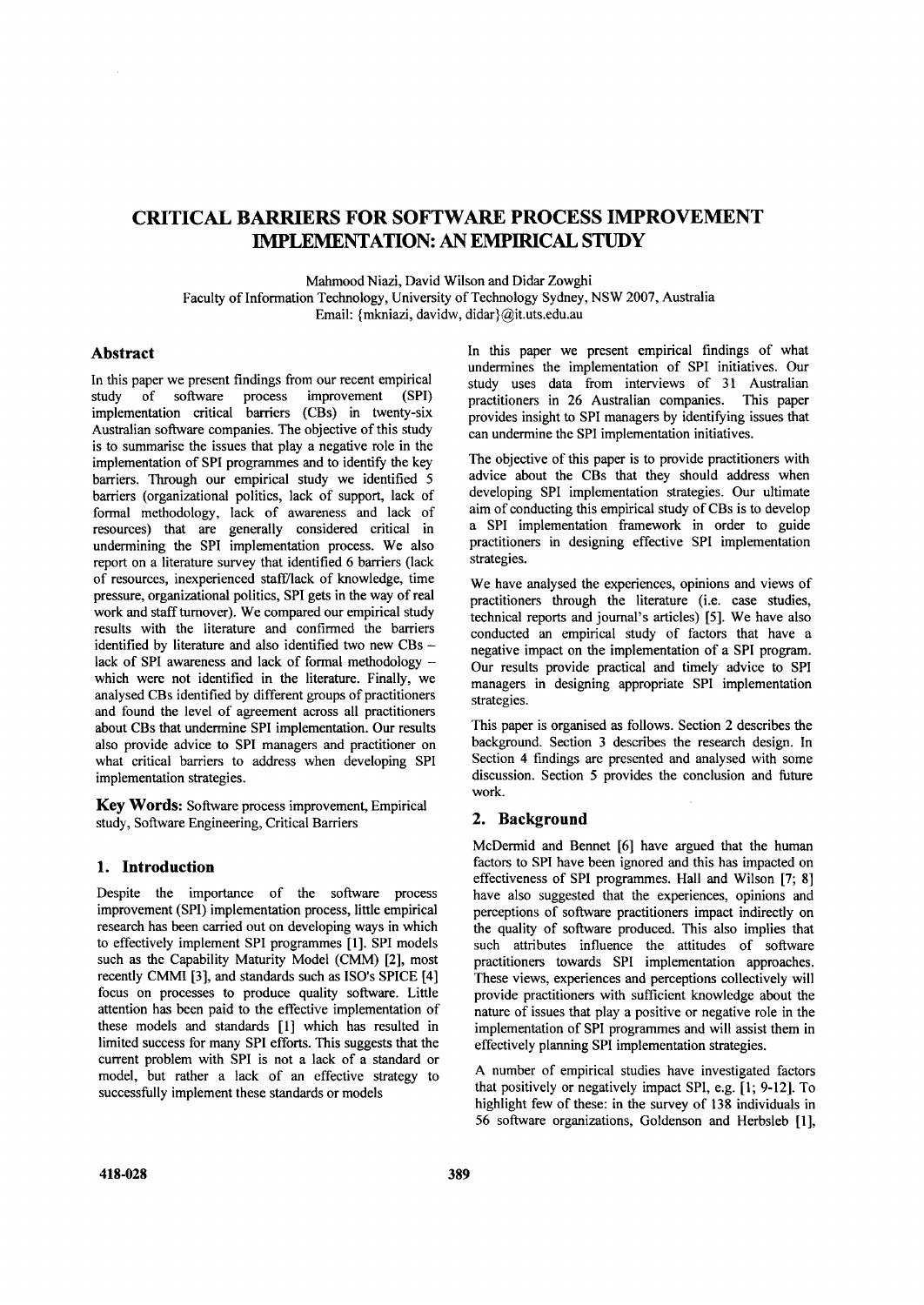identified the factors necessary for implementing a successful SPI programme. Stelzer and Werner [9] determined ten factors that affect organizational change in SPI. Rainer and Hall [II] have conducted a questionnaire survey of UK companies and identified the key success factors that can impact on SPI implementation.

The work we report in this paper complements work previously done in above studies. So far we have not identified any empirical study that has been conducted with Australian practitioners in order to investigate what factors play a negative role in the implementation of SPI programmes. Much of the existing literature provides anecdotal evidence of CBs and little empirical work appears to have been conducted in this area. In order to provide more certainty it is important to conduct empirical research that explores these CBs - because empirical research is based on observation and experiences, it reflects the world more fully than other research approaches [13].

Many of the studies mentioned above have adopted the questionnaire survey method for the identification of factors. A disadvantage of the questionnaire survey method is that respondents are provided with a list of possible factors and asked to select from that list. This tends to preempt the factors investigated and to limit them to those reported in existing studies - respondents only focus on the factors provided in the list. It is also possible that respondents may misinterpret the factors provided in the questionnaire. In order to provide more confidence in the study it is important that practitioners' experiences and perceptions should be explored independently and without any suggestion from the researcher. So this motivated the use of interviews in this study.

In our previous study [5], in order to explore the CBs for SPI implementation, we have analysed the SPI literature. We have identified 6 key barriers (lack of resources, time pressure, inexperienced staff/lack of knowledge, organizational politics, staff turnover and SPI gets in the way of real work) that can undermine the implementing of SPI. In this paper, we have conducted an empirical study to confirm these barriers and to explore other possible barriers that are critical among Australian practitioners.

There are three research questions that have motivated the work reported in this paper:

RQI. What factors, as identified in the empirical study, have a negative impact on implementing SPI?

RQ2. Are there differences between the barriers identified through literature and an empirical study?

RQ3. Do different groups of practitioners believe that the same CBs impact the implementation of SPI?

## **3. Study Design**

## **3.1 Sample Profile**

From November 2002 to August 2003 we visited 26 software companies and conducted 31 interviews. The

sample profile is shown in Appendix A. All of the 26 companies responded to a request for participants which was posted via the email. The target population in this research was those software-producing companies that have initiated SPI programmes. Although we do not claim this is a statistically representative sample, Table 1 does show that companies in the study range from a very small software house to very large multinational companies and cover a wide range of application areas. It is further important to acknowledge that the data was collected from companies who were tackling real issues on a daily basis; therefore we have high confidence in the accuracy and validity of data [14; 15].

Thirty-one practitioners voluntarily participated in this study. By volunteering to participate they have become a self-selecting sample. Self-sampling as opposed to random sampling though more practical is often prone to bias [16]. In this research because the sample of companies form an original self-selected group (that is software producing companies), it is important to ensure that one particular group is not over represented [17]. This research addresses the issue of over representation by using a sample of companies of varying complexities, size, nature of business, type of applications etc. A similar approach has been used by other researchers [14; 15].

Sample size is another source of bias. Generally, the larger the sample the less likely the sampling bias [17]. There are 26 participating companies in our sample of research. It is important to show that this sample is large enough to minimise the possibility of bias. However, it is difficult to determine the exact size of the Australian software companies. This is because many smaller companies have closed down their business due to recession. The other reason is that some companies are dedicated to software development only, whereas other companies have dedicated software development departments. Again this research suggests that the variety in company type, size, nature of business, age, type of applications etc can limit sample bias [14; 15].

It is further important to acknowledge that the practitioners sampled within companies are representative of practitioners in organisations as a whole. A truly representative sample is impossible to attain and the researcher should try to remove as much of the sample bias as possible [17]. In this research, in order to make the sample fairly representative of SPI practitioners in particular organization, one to three practitioners from each organisation self-selected to participate. The sample of practitioners researched includes developers, business analysts, methodology analyst, technical directors, project managers and senior management.

#### **3.2 Data collection method**

Interviews were conducted with three groups of practitioners:

The first group was made up of designers/ testers/ programmer/ analyst. Referred to as "developers".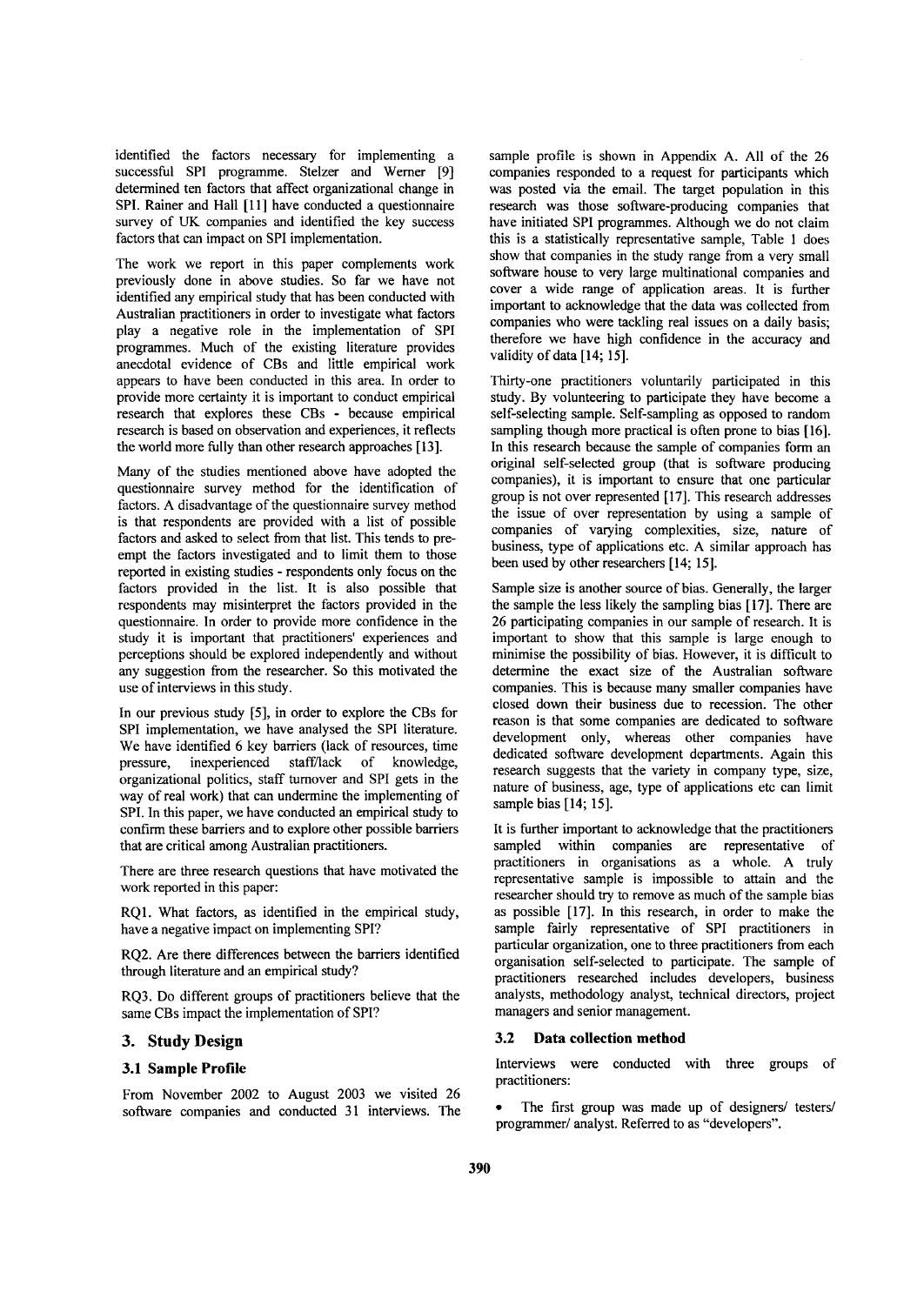The second group was made up of team leaders/ project managers. Referred to as "managers".

The third group was made up of senior managers/ directors. Referred to as "senior managers".

Questioning was both open and close-ended with frequent probing to elaborate and clarify meaning. The negotiated interview duration was half an hour, however, the researcher and interviewee would determine the pace of the interview. Before the interview the researcher arranged the time and place with which the interviewees were comfortable. Most of the interviews took place in the interviewee's offices.

The researcher planned the interviews as to meet the University of Technology Sydney ethics requirements, i.e. protection of subjects from harm, deception and loss of privacy. The dignity and interest of participants was respected at all times. Approval from the host organizations was gained prior to conducting the research. The participants gave their consent to record their interviews.

## 3.3 Data analysis method

This research seeks to identify perceptions and experiences of practitioners about factors that playa negative role in the implementation of SPI programmes. In order to identify categories or common themes of barriers, the following process has been adopted in this research [15; 18]:

Identifying themes for SPI implementation from transcripts: All the interview transcripts were read to identify the major themes of CBs. These themes were noted down and compared to the notes made during the interviews in order to reassure that the transcripts being analysed are indeed a true reflection of the discussion in the interviews. This two steps process also verifies that the transcription process has not changed the original data generated in the interviews.

Generate categories: All the interview transcripts were read again to generate categories for responses. Different themes were grouped together under one category. For example, poor response, user unwilling to be involved etc were grouped together under CB's category "lack of support". Each category represents a CB for the implementation of SPI programme.

According to Seaman [19] coding in empirical research is one method of extracting quantitative data from qualitative data in order to perform some statistical analysis. In our investigation data from the interviews was categorised and coded in order to perform frequency analysis and also to perform some comparative analysis of SPI implementation CBs within and between staff groups. We measured the occurrence of key barriers in each interview transcript. By comparing the occurrences of a key barrier in a number of interview transcripts we calculated the relative importance of each barrier. For example, if a barrier is mentioned in 10 out of 20 interviews transcripts, it has an importance of 50% for comparison purposes. In this way we compared and ranked each barrier. Finally, conclusions are drawn regarding the barriers that are critical in the empirical study.

## 4. Findings

In this section we discuss the results relating to RQ1, RQ2 and RQ3. This section shows the CBs cited in the literature and empirical study and the frequency with which they occurred. The percentage shows the proportion of literature and practitioners that cited a particular CB.

## 4.1 Critical Barriers identified through literature and an empirical study

Table 1 shows the list of CBs cited in the literature [5]. It shows that most of the practitioners consider lack of resources a major critical barrier for the implementation of SPI. The results also suggest that in practitioners' opinion time pressure and inexperienced staff can undermine the success of SPI implementation programs. It shows that practitioners do not want organizational politics and staff turnover during the implementation of SPI programs.

In order to answer RQ I, Table 1 shows the list of CBs cited in the interviews. Organizational politics is ranked highest in the interviews, i.e. 45%. Two new critical barriers - lack of formal methodology and lack of awareness - have been identified in our empirical study which have not been identified in the literature. The second most cited critical barrier in the interviews is lack of support. The critical barrier 'lack of resources' is cited 36% in the interviews.

#### 4.2 Comparison of two data sets

Comparison of the CBs in the two data sets provides evidence that there are some clear similarities and differences between the findings of two sets (as shown in Table 1 and Figure 1). Our results show that two data sets have cited 8 barriers, i.e. inexperienced staff, lack of resources, lack of support, negative or bad experiences, organizational politics, paperwork required, SPI gets in the way of real work and time pressure. These findings suggest that organizations should focus on these barriers in order to successfully implement SPI programmes because we have more confidence that a barrier does indeed have an impact on SPI implementation if it is cited in both data sets.

There are also a number of significant differences between the findings (i.e. *p* value in Table 1 is highlighted for significant differences). For example, 'changing the mindset of management and technical staff and 'staff turnover' have not been cited in our empirical study but these barriers are present in the literature. Similarly, lack of awareness of SPI and lack of formal methodology are critical in our empirical study but have not been identified through the literature. This shows that Australian practitioners are more concerned about SPI awareness activities and implementation methodology. This is because: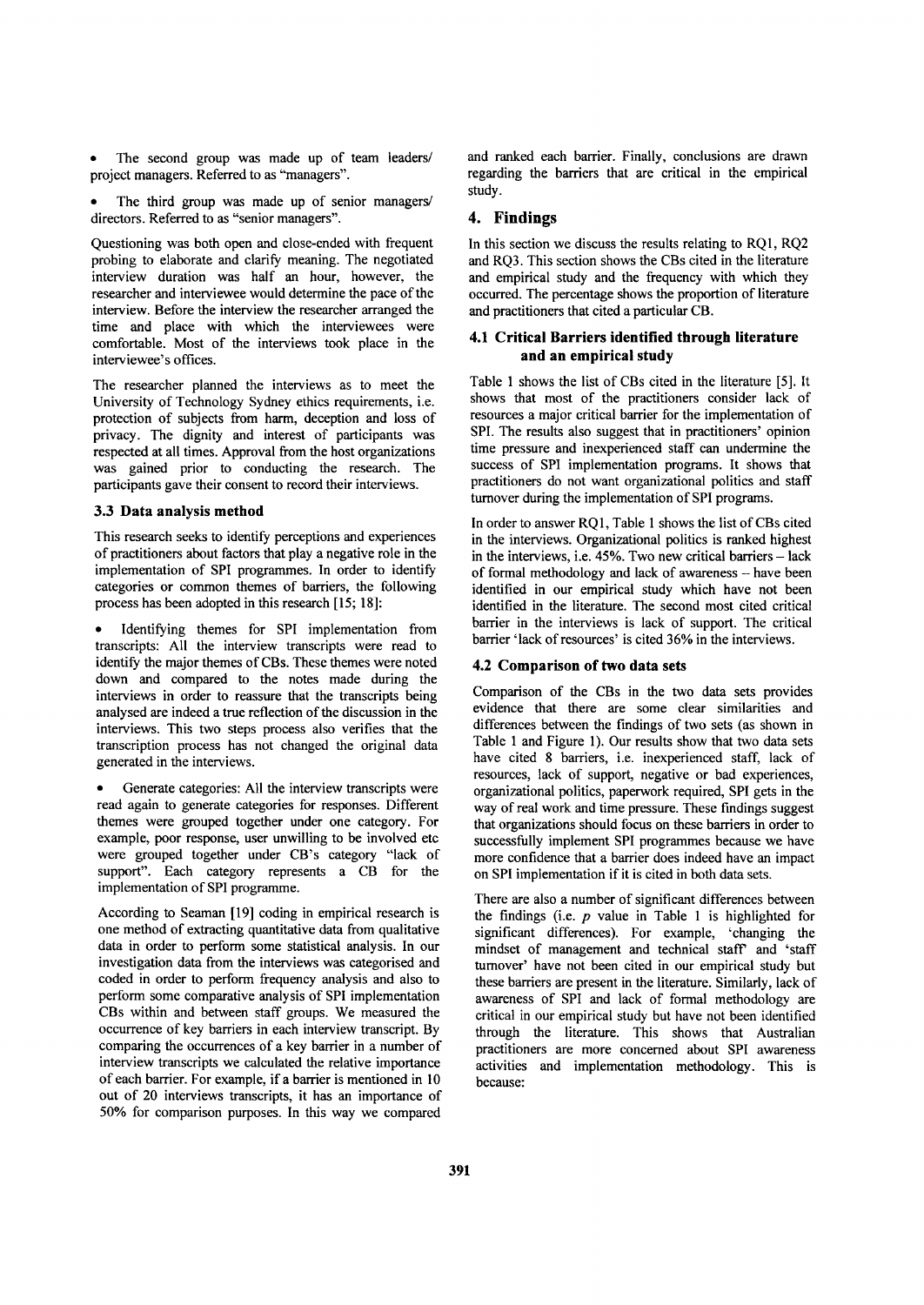| <b>Barriers</b>                       | Occurrence in<br>Occurrence in<br>literature $(n=14)$<br>interviews $(n=31)$ |              | <b>Chi-square Test</b><br>$\alpha = 0.05$ |                |              |              |       |    |                  |
|---------------------------------------|------------------------------------------------------------------------------|--------------|-------------------------------------------|----------------|--------------|--------------|-------|----|------------------|
|                                       | Freq                                                                         | %            | Rank                                      | Freq           | $\%$         | Rank         | $X^2$ | df | $\boldsymbol{p}$ |
| Changing the mindset of               | 2                                                                            | 14           | 5                                         | 0              | A            | $\mathbf{0}$ | 4.635 |    | 0.031            |
| management and technical staff        |                                                                              |              |                                           |                |              |              |       |    |                  |
| Inertia                               | l                                                                            | 7            | 6                                         | $\Omega$       | $\mathbf{0}$ | $\theta$     | 2.256 |    | 0.132            |
| Inexperienced staff/lack of knowledge | 5                                                                            | 36           | 2                                         | 7              | 23           | 4            | 0.851 |    | 0.356            |
| <b>Lack of awareness</b>              | $\bf{0}$                                                                     | 0            | 0                                         | 11             | 36           | 3            | 6.575 |    | 0.010            |
| Lack of communication                 | $\theta$                                                                     | $\Omega$     | 0                                         | $\mathbf{2}$   | 7            | 7            | 0.945 |    | 0.331            |
| Lack of formal methodology            | 0                                                                            | 0            | 0                                         | 12             | 39           | 2            | 7.390 |    | 0.007            |
| Lack of project management            | $\theta$                                                                     | $\Omega$     | 0                                         | 3              | 10           | 6            | 1.452 |    | 0.228            |
| Lack of resources                     | 7                                                                            | 50           |                                           | 11             | 36           | 3            | 0.847 |    | 0.357            |
| Lack of sponsorship                   | 0                                                                            | $\theta$     | 0                                         | 6              | 19           | 5            | 3.127 |    | 0.077            |
| Lack of support                       | 3                                                                            | 21           | 4                                         | 14             | 45           | $\mathbf{1}$ | 2.311 |    | 0.128            |
| Lack of tools                         | 0                                                                            | $\theta$     | 0                                         |                | 3            | 8            | 0.462 |    | 0.497            |
| Lack of training                      | 0                                                                            | $\mathbf{0}$ | $\bf{0}$                                  | 3              | 10           | 6            | 1.452 |    | 0.228            |
| Negative/Bad experience               | $\mathbf{1}$                                                                 | 7            | 6                                         | $\overline{2}$ | 7            | 7            | 0.007 |    | 0.931            |
| Organizational politics               | 4                                                                            | 29           | 3                                         | 14             | 45           |              | 1.106 |    | 0.293            |
| Paperwork required/formal procedures  | 1                                                                            | 7            | 6                                         | 7              | 23           | 4            | 1.572 |    | 0.210            |
| SPI gets in the way of real work      | 4                                                                            | 29           | 3                                         | $\mathbf{2}$   | 7            | 7            | 4.084 |    | 0.043            |
| <b>Staff turnover</b>                 | 4                                                                            | 29           | 3                                         | 0              | 0            | $\Omega$     | 9.721 |    | 0.002            |
| Time pressure                         | 5                                                                            | 36           | $\overline{c}$                            | 6              | 19           | 5            | 1.398 |    | 0.237            |

Table 1. Critical Barriers identified through literature and an empirical study

• SPI is an expensive and long-term approach and it takes a long time to realise the real benefits of this approach. Hence, in order to get the support of management and practitioners and to successfully continue SPI initiatives it is very important to provide sufficient awareness of SPI in organizations.

• Formal methodology has also emerged because little attention has been paid to the effective implementation of SPI initiatives [1] and studies show that 67% of SPI managers want guidance on how to implement SPI activities, rather than what SPI activities to actually implement [20]. This new barrier suggests that in

practitioners' opinion the lack of a formal SPI implementation methodology can undermine the implementation of SPI programmes.

In order to answer RQ2, this is very clear from Figure 1 that there are both similarities and differences in CBs between the two data sets. Out of these, 44% barriers are common between the two data sets and 56% barriers are only cited by an individual data set.



Figure. 1. A summary of CBs stated by literature and interviews. The barriers are listed as a bullet point. The area in which both categories overlap represents common barriers.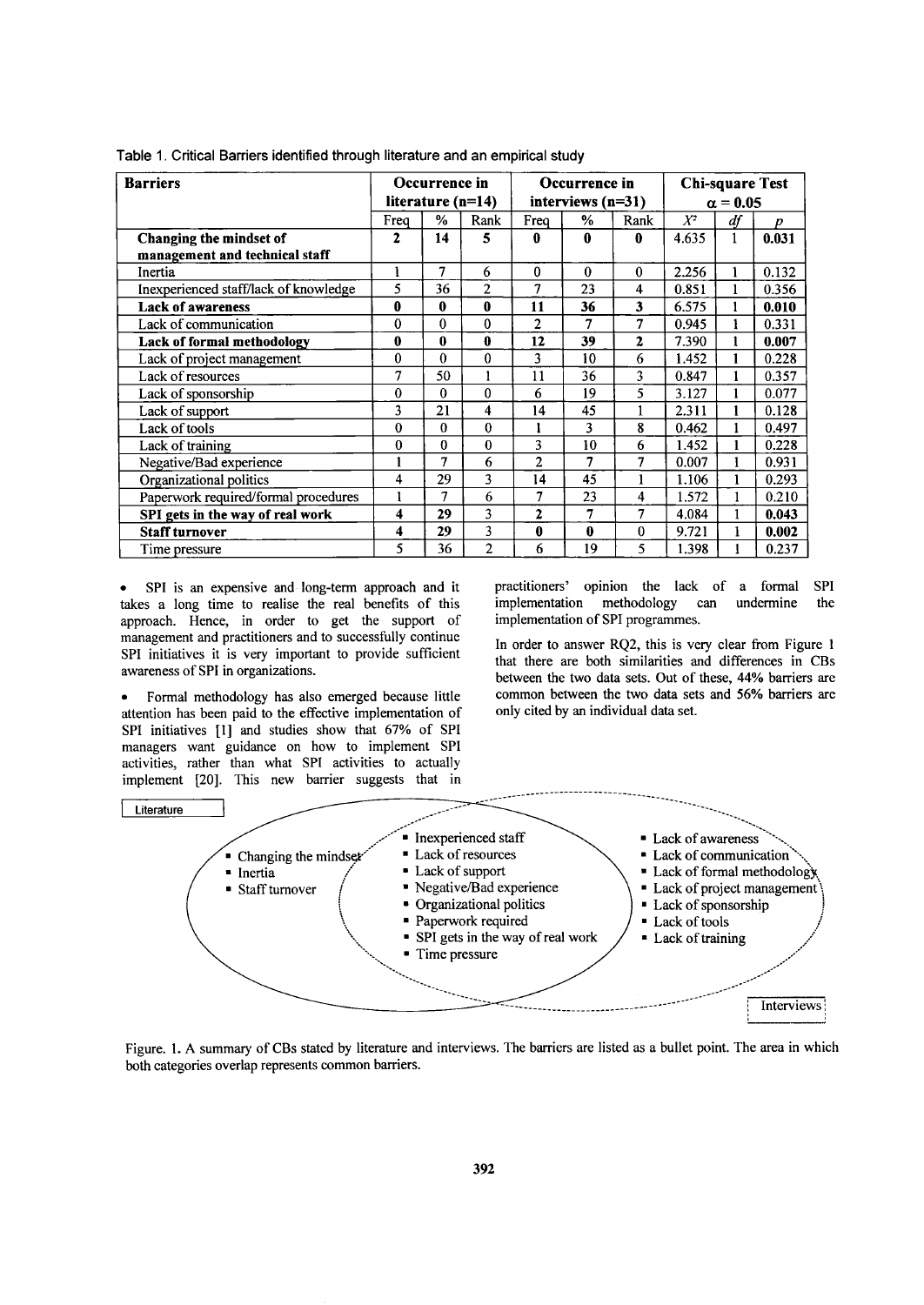# 4.3. Critical Barriers identified by different groups of practitioners

We suggest that understanding the similarities in CBs across different group of practitioners can help to develop effective SPI implementation strategies. This is because, where respondents from all three groups of practitioners consider that a barrier has an impact on SPI implementation then that barrier needs to be taken very seriously. This is because we have a barrier that is replicated across three groups of practitioners.

Table 2 and appendix B shows the spread of CBs cited by all three-practitioner groups.

Our results show that there are both similarities and differences in CBs across practitioner groups. It shows that all practitioners have cited 7 barriers, i.e, inexperienced staff, lack of awareness, lack of formal methodology, lack of support, lack of training, organizational politics, and paperwork required. This shows the level of agreement that practitioners across all staff groups have about CBs that undermine SPI implementation. These common CBs need to be taken very seriously. Our findings indicate that developers and managers consider lack of resources, lack of sponsorship and time pressure as barriers that can undermine SPI implementation programmes. This is due to the SPI implementation experiences which realised them the importance of these three barriers. Developers and senior managers consider lack of support as a critical barrier.

Table 2 also shows the opinion of each individual practitioner group. For example, the results show that developers want more support and more resources to be allocated for SPI implementation programmes. It also shows that senior managers have problems with formal procedures and inexperienced staff.

| Table 2 Critical Barriers across practitioner groups |  |
|------------------------------------------------------|--|
|------------------------------------------------------|--|

In order to answer RQ3, this is very clear from Table 2 that for barrier 'lack of support' there is statistically significant difference between the responses of practitioners (i.e. p=0.003<0.05). Table 2 also shows that for all other barriers there are no statistically significant differences between the responses of practitioners. This shows the level of agreement across all practitioners about CBs that undermine SPI implementation.

#### 5. Conclusion and future work

We report on our empirical study and literature survey of CBs that impact SPI implementation. We identified barriers that can undermine the SPI implementation effort. We suggest that organizations should address these CBs when developing SPI implementation strategies. Our findings show that there are both similarities and differences between the CBs identified through the literature and an empirical study. Our results also show that different group of practitioners are aware of what undermines the implementation of SPI programmes.

Through our empirical study we have identified 5 barriers that are generally considered critical for successfully implementing SPI. We have also identified 6 barriers from SPI literature. We compared our empirical study results with the literature and confirmed the barriers identified by literature and also identified two new CBs - "Lack of SPI awareness" and ''Lack of formal methodology" - which were not identified in the literature. Our results suggest that organizations should address these common CBs in order to successfully implement SPI programmes because we have more confidence that a barrier does indeed have an impact on SPI implementation if it is critical in both data sets.

| <b>Barriers</b>                       | <b>Developers</b> | <b>Managers</b> | <b>Senior Managers</b> |                                           |                |       |
|---------------------------------------|-------------------|-----------------|------------------------|-------------------------------------------|----------------|-------|
|                                       | n=10              | $n=17$          | $n=4$                  | <b>Chi-square Test</b><br>$\alpha = 0.05$ |                |       |
|                                       | %                 | $\%$            | $\%$                   | $X^2$                                     | df             |       |
| Inexperienced staff/lack of knowledge | 30                | 12              | 50                     | 3.173                                     | $\overline{2}$ | 0.205 |
| Lack of awareness                     | 40                | 35              | 25                     | 0.281                                     | 2              | 0.869 |
| Lack of communication                 | 10                | 6               | $\bf{0}$               | 0.494                                     | 2              | 0.781 |
| Lack of formal methodology            | 30                | 41              | 50                     | 0.578                                     | $\overline{2}$ | 0.749 |
| Lack of project management            | 10                | 12              | $\bf{0}$               | 0.514                                     | 2              | 0.773 |
| Lack of resources                     | 50                | 35              | $\theta$               | 3.121                                     | 2              | 0.210 |
| Lack of sponsorship                   | 20                | 24              | $\bf{0}$               | 1.152                                     | 2              | 0.562 |
| <b>Lack of support</b>                | 80                | 18              | 75                     | 11.535                                    | 2              | 0.003 |
| Lack of tools                         | 10                | 0               | $\Omega$               | 2.170                                     | 2              | 0.338 |
| Lack of training                      | 10                | 6               | 25                     | 1.356                                     | $\overline{2}$ | 0.508 |
| Negative/Bad experience               | 0                 | 12              | $\Omega$               | 1.761                                     | $\overline{c}$ | 0.415 |
| Organizational politics               | 30                | 47              | 75                     | 2.391                                     | 2              | 0.303 |
| Paperwork required/formal procedures  | 20                | 18              | 50                     | 1.995                                     | 2              | 0.369 |
| SPI gets in the way of real work      | 10                | 6               | $\theta$               | 0.494                                     | 2              | 0.781 |
| Time pressure                         | 20                | 24              | $\bf{0}$               | 1.152                                     | 2              | 0.562 |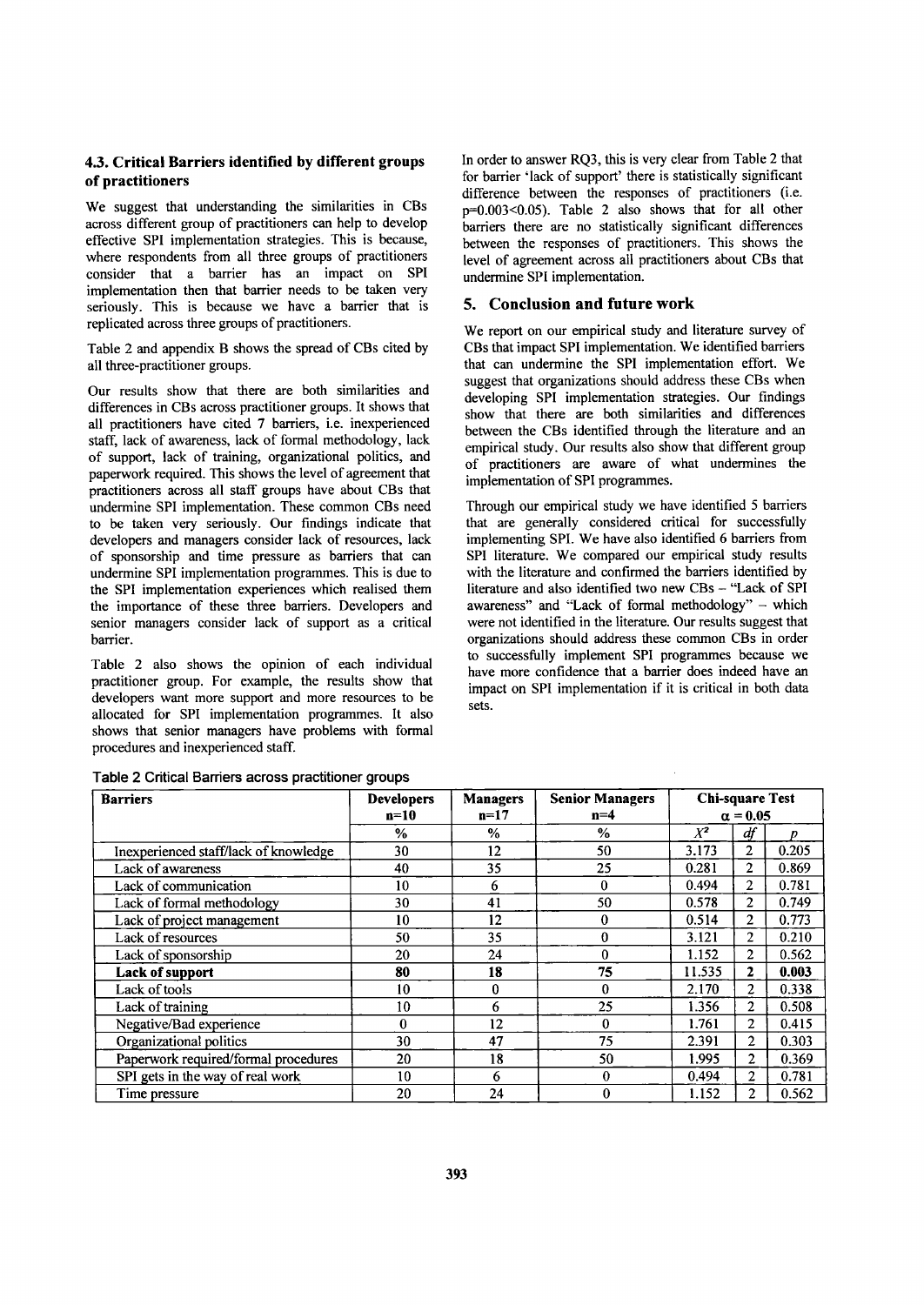

**Figure 2. SPI implementation framework**

Our results also suggest that organizations should focus on two new CBs in order to effectively implement SPI programmes because different practitioners who were tackling real issues on a daily basis frequently cited these barriers.

Our aim of identifying CBs is to understand the nature of issues that play a negative role in the implementation of SPI programmes. These findings will drive the development of a SPI implementation framework (see Figure 2) [21]. This paper only contributes to the one component of the framework, i.e. the identification of CBs. The eventual research outcome will be a framework for guiding the design of effective implementation strategies for SPI. As shown in Figure 2, the framework comprises an Implementation Maturity Model [22; 23] and an SPI Implementation Model [24]. The CBs reported here provide the input to the framework shown in Figure 2. The framework is in an initial stage and will be further developed on the basis of interviews with industry practitioners to confirm and extend the findings of the literature survey. The framework will then be evaluated using multiple case studies.

#### **6. References**

[I] Goldenson, D. R. and Herbsleb, 1. D. 1995. *After the appraisal: A systematic survey of Process Improvement, Its benefits, And Factors That Influence Success.* SEI, CMU/SEI-95- TR-009

[2] Paulk, M., Curtis, B., Chrissis, M. and Weber, C. 1993. *Capability Maturity Modelfor software, Version 1.1.* CMU/SEI-93-TR-24, Software Engineering Institute USA

[3] SEI. 2002. *Capability Maturity Model® Integration (CMMISM), Version 1.1.* SEI, CMU/SEI-2002-TR-029

[4] ISO/IEC-15504. 1998. *Information technology - Software process assessment.* Technical report - Type 2

[5] Niazi, M., Wilson, D. and Zowghi, D. 2003. Critical success factors and critical barriers for software process improvement: An analysis of literature, To appear in the proceedings of *Australasian Conference on Information Systems (ACIS03).*

[6] McDermid, 1. and Bennet, K. 1999. Software Engineering research: A critical appraisal, *lEE Proceedings on software engineering* 146 (4).179-186.

[7] Hall, T. and Wilson, D. 1997. Views of software quality: a field report, *IEEE Proceedings on Software Engineering* 144 (2). [8] Hall, T. and Wilson, D. 1998. Perceptions of software quality:

a pilot study, *Software qualityjournal* (7). 67-75.

[9] Stelzer, D. and Werner, M. 1999. Success factors of organizational change in software process improvement, *Software process improvement and practice* 4 (4).

[10] El-Emam, K., Fusaro, P. and Smith, B. 1999. Success factors and barriers for software process improvement. Better software practice for business benefit: Principles and experience, *IEEE Computer Society*

[11] Rainer, A. and Hall, T. 2002. Key success factors for implementing software process improvement: a maturity-based analysis, *Journal of Systems* & *Software* (62). 71-84.

[12] Rainer, A. and Hall, T. 2002. A quantitative and qualitative analysis of factors affecting software processes, *Journal of Systems* & *Software, Accepted awaiting publication*

[13] Harrison, R., Baddoo, N., Barry, E., Biffi, S., Parra, A., Winter, B. and Wuest, 1. 1999. Directions and Methodologies for Empirical Software Engineering, *Empirical Software Engineering* 4 (4). 405-410.

[14] Baddoo, N. and Hall, T. 2002. Motivators of software process improvement: An analysis of practitioner's views, *Journal of Systems and Software* (62).85-96.

[15] Baddoo, N. 2001. Motivators and De-Motivators in software process improvement: an empirical study, PhD, *University of Hertfordshire UK.*

[16] Krippendorf, K. 1980. *Content Analysis: An introduction to its Methodologies.* sage London.

[17] Coolican, H. 1999. *Research Methods and Statistics in Psychology.* Hodder and Stoughton, London.

[18] Burnard, P. 1991. A method of analysing interview transcripts in qualitative research, *Nurse education today* (ll). 461-466.

[19] Seaman, C. 1999. Qualitative methods in empirical studies of software engineering, *IEEE Transactions on Software Engineering* 25 (4) 557-572.

[20] Herbsleb, J. D. and Goldenson, D. R. 1996. A systematic survey of CMM experience and results. *18th international conference on software engineering (ICSE-I8).* Germany.

[21] Niazi, M., Wilson, D. and Zowghi, D. 2003. A framework for guiding the design of effective implementation strategies for software process improvement. *International Conference on Knowledge Engineering and Software Engineering (SEKE 03).* 366-371.

[22] Niazi, M. and Wilson, D. 2003. A Maturity Model for the Implementation of Software Process Improvement. *International*